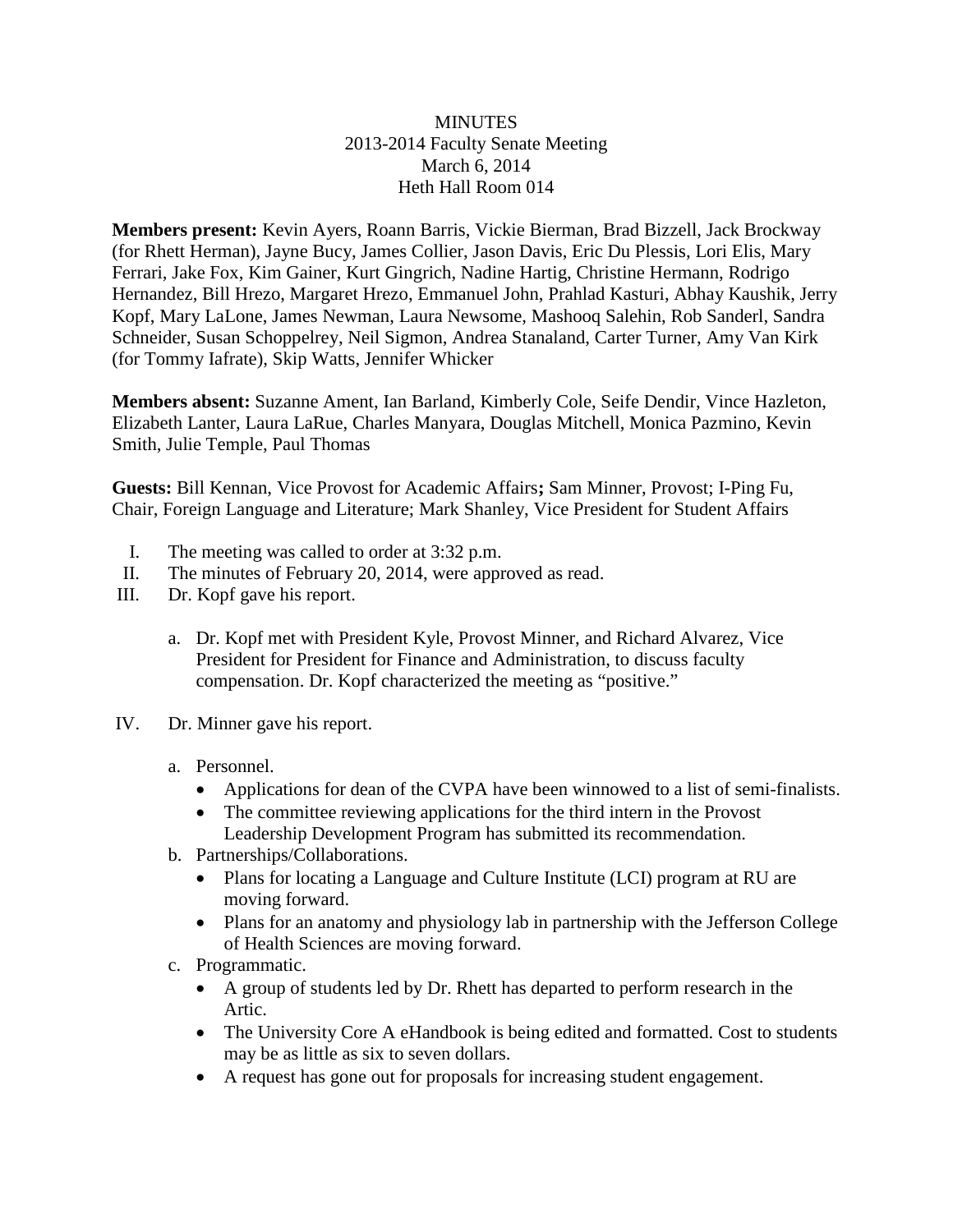- An application is being made to the American Association of Colleges and Universities (AACU) that would send a team to Vanderbilt University this summer for an Institute on High-Impact Practices and Student Success.
- d. Admissions/Retention.
	- Admissions are "tracking well." RU is 2 % ahead of this time last year in terms of admitted students and up 19 % in terms of paid deposits.
	- More full-time advisors have been hired, including one to address the issue of "non-completers," students who have not graduated but who might if, for example, they dropped minors.
	- RU hopes to offer an online JumpStart mini-semester in August for better incoming students.
- e. Miscellaneous Programs and Announcements
	- The Woodrow Wilson Visiting Fellow, Stuart Diamond, was scheduled to be on campus, and faculty interested in inviting him to their classes were encouraged to contact Tim Filbert.
	- A disagreement over the length of a lease led a potential provider to back out of negotiations with Radford Child Development, Inc.
	- A working group co-chaired by Mark Shanley and Laura Jacobsen has prepared another draft of a Free Expression Policy (see attached). The Provost is in hopes that the ultimate version of the policy will be awarded green light status by the Foundation for Individual Rights in Education (FIRE). The latest version was to be resubmitted to the students the following week.
- f. The remarks by the Provost and by the Deans were followed by questions and discussion.
	- A question was asked about the status of a Master's of Environmental education. Dr. Minner reiterated that he supports prioritizing according to three tiers: (1) maintaining RU's undergraduate mission, (2) supporting high-impact programs, primarily undergraduate, and (3) developing new graduate and professional programs, as long as there is a clear path toward funding them. He stated that as far as graduate and professional programs were concerned, a M.S in Information and Data Management was in the queue and that the next program in line was an Ed.D.
- V. Committee Reports.
	- a. Campus Environment: No report.
	- b. Curriculum Committee: No report.
	- c. Faculty Issues: Dr. Barris reported that the FIC was referring a Motion *re* Implementation of a Fall Break.
	- d. Governance: Dr. Schoppelrey reported that the committee had three motions under old business: a Motion *re* Revising the T & R Faculty Handbook to Change Composition of College Curriculum Committees, a Motion Providing for Posting of Faculty Appeals Committee Procedures on Faculty Senate Website, and a Motion Providing for Posting of Faculty Grievance Committee Procedures on Faculty Senate Website.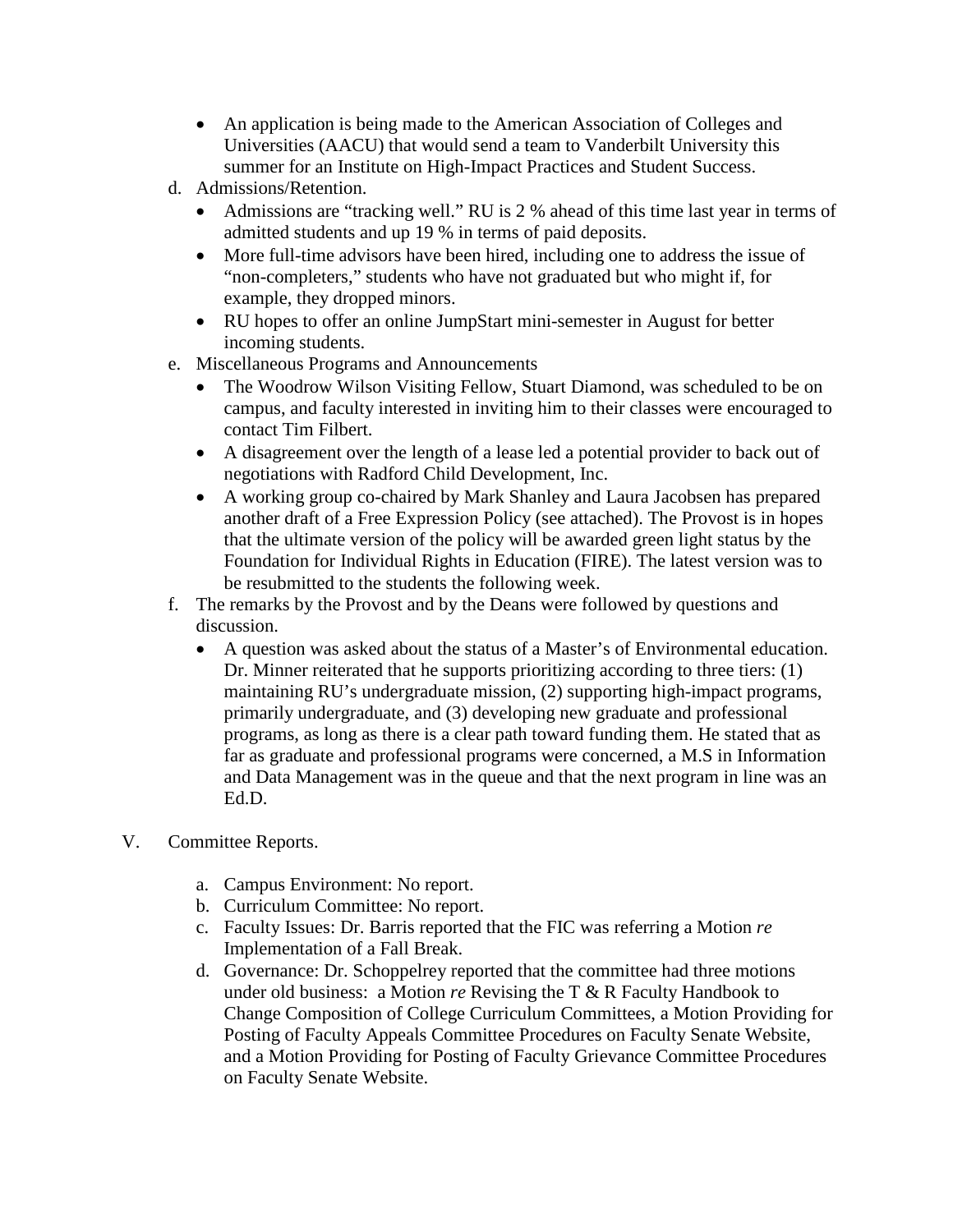- e. Resource Allocation: Dr. Kasturi reported that the Resource Allocation Committee had met jointly with the Governance Committee to work on the wording of a workload policy and hoped to bring it up after the break.
- VI. Old Business.
	- a. A Motion to Support Proposed Revision of the University B.A. Requirements, referred by the Curriculum Committee, was taken off the table.
		- Senators agreed to limit initial comments on the proposal to five minutes, with Dr. Ferrari serving as timekeeper.
		- A substitute motion offered by the Foreign Language department was moved and seconded.
		- An amendment to the substitute motion was moved and seconded. The amendment consisted of the following: The phrase "as determined by the Foreign Language department" was added to the second sentence of the proposed catalog description of the B.A. and the third sentence was struck from the catalog description. The resulting language: Completion of a minimum of two semesters of one language in a foreign/sign language program. Students will be placed in the appropriate level of their chosen language depending on their previous foreign language experience and on the placement examination results as determined by the Foreign Language department.
		- The question on the amendment to the substitute motion was called. The amendment passed.
		- The question on the now-amended substitute motion was called. The substitute motion passed.
- VII. New Business
	- a. A Motion Recommending the Use of Benchmarking Measure for Critical Core Outcomes, referred by the Faculty Senate Executive Council, was introduced and tabled for later consideration.
	- b. A Motion to Change the Number of Credit Hours for the Honors Capstone Course, referred by the University Academic Policies and Procedures Committee, was introduced and tabled for later consideration.
	- c. A Motion to Change the Department Prefix for CORE 103 and Honors Sections of CORE 201 and CORE 202 to HNRS (103, 201, 202), referred by the University Academic Policies and Procedures Committee, was introduced and tabled for later consideration.
	- d. A Motion *re* Implementation of a Fall Break, referred by the Faculty Issues Committee, was introduced and tabled for later consideration.
- VIII. The meeting was adjourned at 4:45 p.m.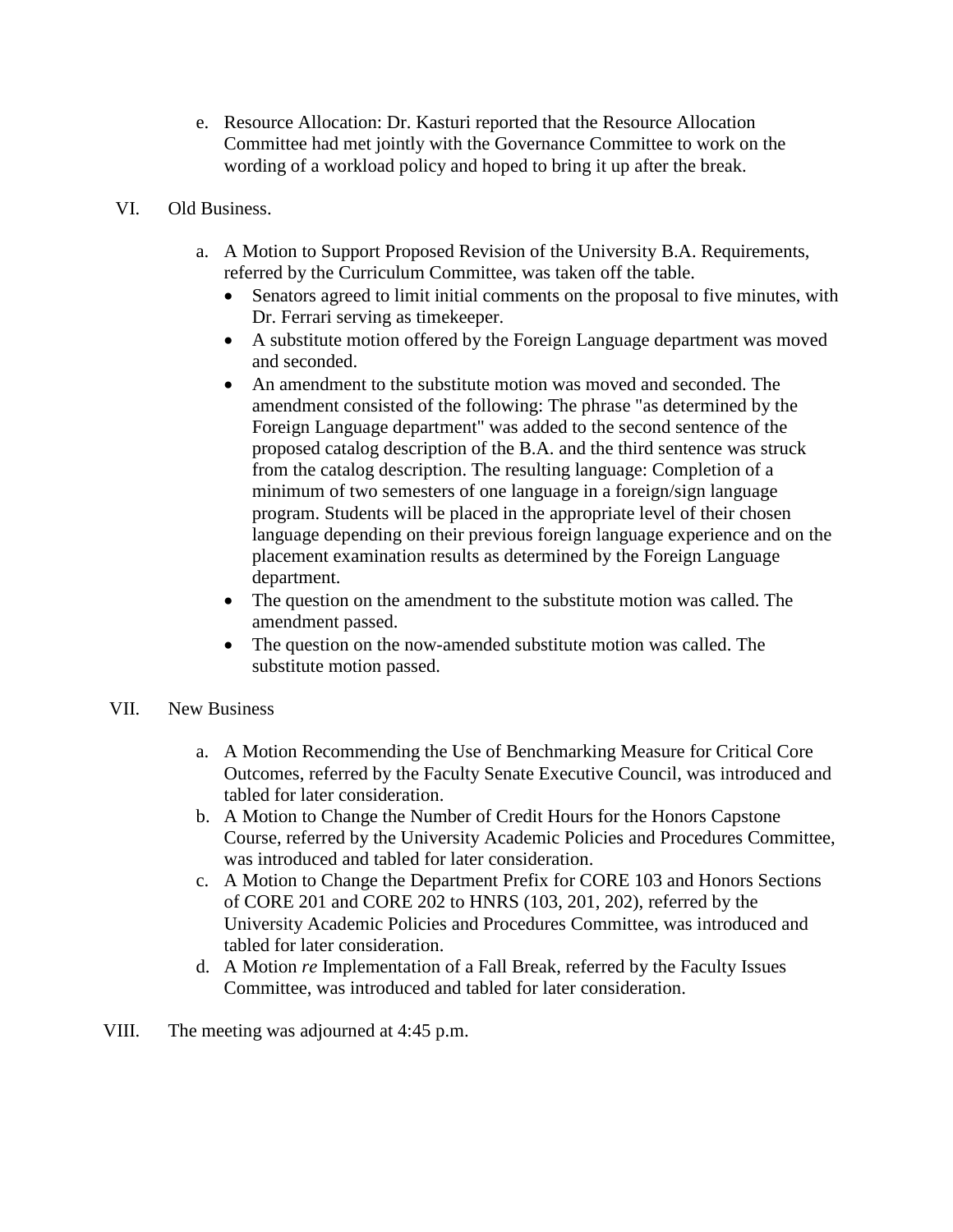| <b>Policy Title: Free Expression Policy</b>                               | <b>Effective Date: TBD</b>   |
|---------------------------------------------------------------------------|------------------------------|
| <b>Policy Number: Coordinator will assign</b>                             | Date of Last Revision: New   |
| <b>Oversight Department: Vice President for</b><br><b>Student Affairs</b> | <b>Next Review Date: TBD</b> |

### **1. PURPOSE**

The *Free Expression Policy* provides a framework for a safe and supportive environment to promote free expression.

# **2. APPLICABILITY**

This policy applies to all individuals and/or groups desiring to invoke their rights to freedom of expression on the Radford University Campus.

# **3. AUTHORITY**

University policies fall within a greater hierarchy of laws, statutes and regulations. The Board of Visitors has been authorized by the Commonwealth of Virginia to govern Radford University. (See Code of Virginia § 23-155.7; 23-9.2:3.)

The Board of Visitors, in the Board Bylaws, has delegated much of the authority to manage the University to the President, who serves as the agent of the Board and as the Chief Executive Officer of the University. As a part of that management, the President, in conjunction with the President's Cabinet, will direct the development and implementation of University Policies and Procedures.

# **4. DEFINITIONS**

**Individuals and Groups Not Affiliated with Radford University**: Individuals and groups with no direct link to the University and that have not been officially recognized by the University.

**Radford University Campus**: Any property or facility owned, leased, or controlled by Radford University.

# **5. POLICY**

**A.** Radford University celebrates the right to freedom of expression on our campus. Free inquiry and free expression are indispensable to the vibrancy and vitality of a campus community. At Radford University, we value and honor diverse perspectives and believe it essential that groups and individuals have the opportunity to engage in peaceful and orderly protests and demonstrations. This policy is structured to assure equal opportunity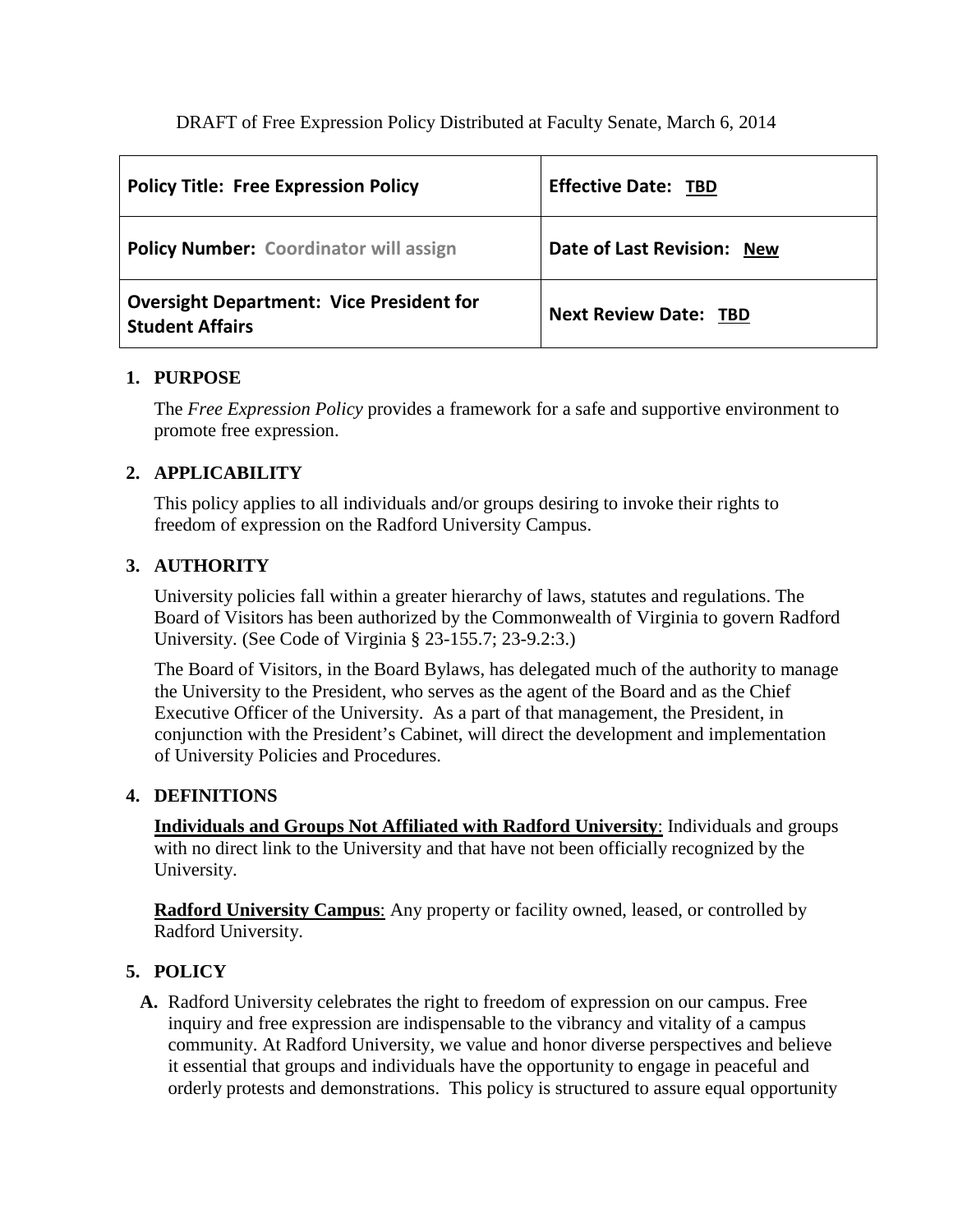for all persons, to preserve order within the University Community, to protect and preserve University property, and to provide a secure environment to individuals exercising freedom of expression.

- **B.** Radford University does not permit expression that is not protected by law. Such expression includes, but is not limited to, defamation, incitement to unlawful conduct, imminent threats of actual violence or harm, obscenity, fighting words, copyright or trademark violation, criminal or civil harassment, sexual harassment, trespass, and false advertising.
- **C.** In order that individuals and groups exercising freedom of expression not interfere with the operation of the University, state or federal law, or with the rights of others the following provisions apply:
	- **1.** Individuals and groups **not** affiliated with Radford University are *required* to provide 24 hour advance notification to the Radford University Information and Event Planning Office\* prior to any demonstration or other expressive activity on the Radford University Campus.
	- **2.** Radford University affiliated individuals and groups are required to provide 24 hour advance notification to the Radford University Information and Event Planning Office\* prior to any demonstration or other expressive activity on the Radford University Campus. Participants of any spontaneous demonstration or other expressive activity are strongly encouraged to notify the Radford University Information and Event Planning Office\* immediately upon its commencement.
	- **3.** Advance notification is intended solely to promote the safety of all individuals on the Radford University Campus. Advance notifications must include the day, time, and location where the demonstration or other expressive activity is expected to begin as well as the full name and detailed contact information for the primary organizer and/or person responsible for the demonstration.
	- **4.** Demonstrations or other expressive activities must not obstruct, in any way, vehicular or pedestrian traffic, or block egress to facilities, whether outdoor or indoor. Obstruction of public sidewalks and streets is a violation of Virginia Criminal Law (§ 18.2-404). There may be no interference with educational and administrative activities inside or outside of buildings.
	- **5.** There may be no attempt to prevent scheduled University ceremonies or events.
	- **6.** Local, state, and federal laws and regulations, as well as the Radford University Standards of Student Conduct, if applicable, must be observed and followed.
	- **7.** Use of sound amplification on the campus must be registered with the Radford University Information and Event Planning Office\* 72 hours in advance. If using sound amplification, it should not interfere with the educational and administrative activities of the University.

\* The Information and Event Planning Office is located at the Hurlburt Student Center Information Desk (540-831-5420 or [stuact@radford.edu\)](mailto:stuact@radford.edu).